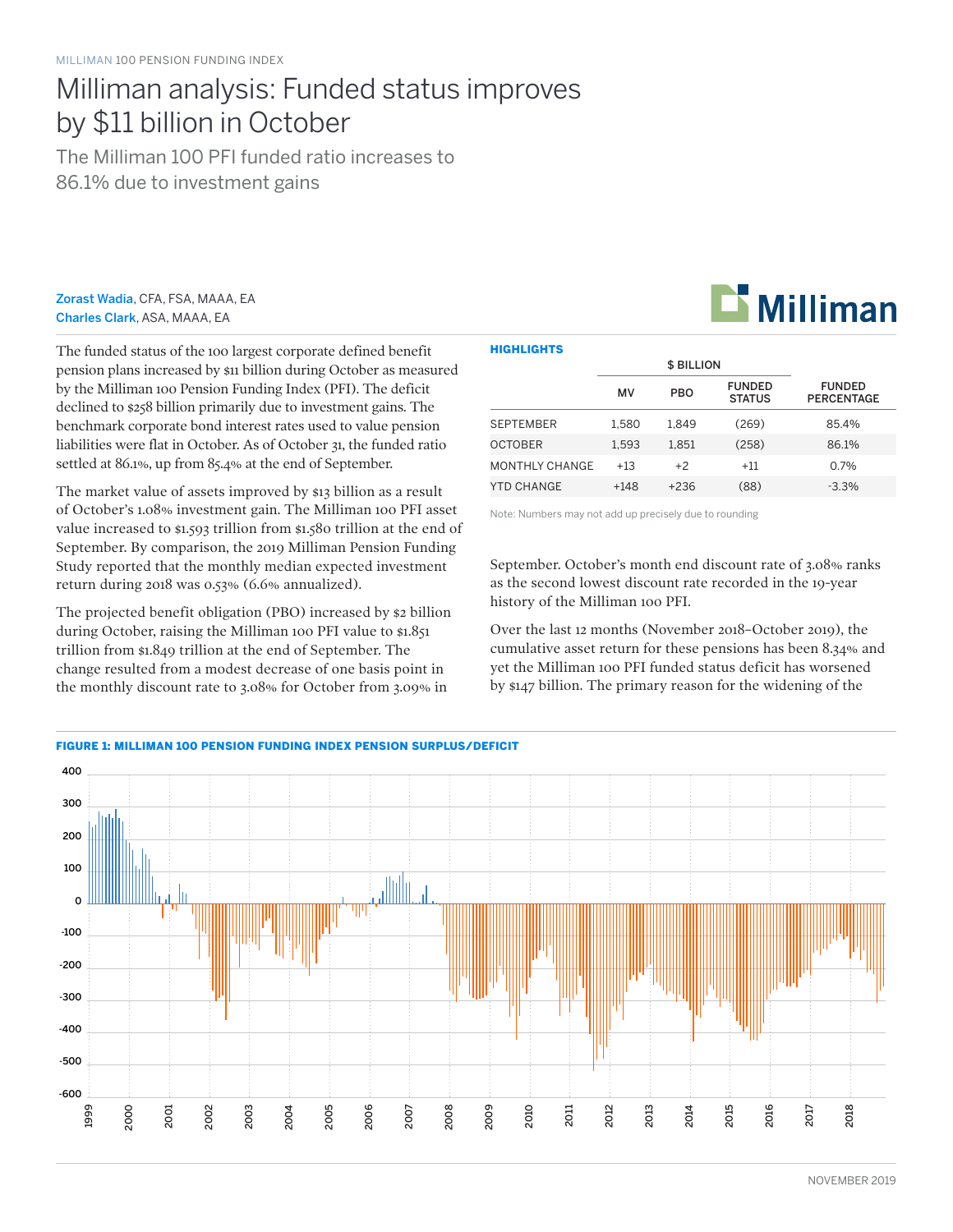

#### FIGURE 2: MILLIMAN 100 PENSION FUNDING INDEX — PENSION FUNDED RATIO

funded status deficit has been discount rate declines over the past 12 months. Discount rates eroded, falling from 4.40% as of October 31, 2018, to 3.08% a year later. The funded ratio of the Milliman 100 companies has decreased significantly over the past 12 months to 86.1% from 93.0%. We will continue to closely monitor the movement of the financial markets and the interest rate environment as year-end approaches.

### 2019-2020 Projections

If the Milliman 100 PFI companies were to achieve the expected 6.6% median asset return (as per the 2019 pension funding study), and if the current discount rate of 3.08% were maintained during years 2019 through 2020, we forecast that the funded status of the surveyed plans would increase. This would result in a projected pension deficit of \$246 billion (funded ratio of 86.7%) by the end of 2019 and a projected pension deficit of \$179 billion (funded ratio of 90.3%) by the end of 2020. For purposes of this forecast, we have assumed 2019 and 2020 aggregate annual contributions of \$50 billion.

Under an optimistic forecast with rising interest rates (reaching 3.18% by the end of 2019 and 3.78% by the end of 2020) and asset gains (10.6% annual returns), the funded ratio would climb to 88% by the end of 2019 and 103% by the end of 2020. Under a pessimistic forecast with similar interest rate and asset movements (2.98% discount rate at the end of 2019 and 2.38% by the end of 2020 and 2.6% annual returns), the funded ratio would decline to 85% by the end of 2019 and 78% by the end of 2020.

## About the Milliman 100 Monthly Pension Funding Index

For the past 19 years, Milliman has conducted an annual study of the 100 largest defined benefit pension plans sponsored by U.S. public companies. The Milliman 100 Pension Funding Index projects the funded status for pension plans included in our study, reflecting the impact of market returns and interest rate changes on pension funded status, utilizing the actual reported asset values, liabilities, and asset allocations of the companies' pension plans.

The results of the Milliman 100 Pension Funding Index were based on the actual pension plan accounting information disclosed in the footnotes to the companies' annual reports for the 2018 fiscal year and for previous fiscal years. This pension plan accounting disclosure information was summarized as part of the Milliman 2019 Pension Funding Study, which was published on April 16, 2019. In addition to providing the financial information on the funded status of U.S. qualified pension plans, the footnotes may also include figures for the companies' nonqualified and foreign plans, both of which are often unfunded or subject to different funding standards than those for U.S. qualified pension plans. They do not represent the funded status of the companies' U.S. qualified pension plans under ERISA.

### **CONTACT**

Zorast Wadia zorast.wadia@milliman.com